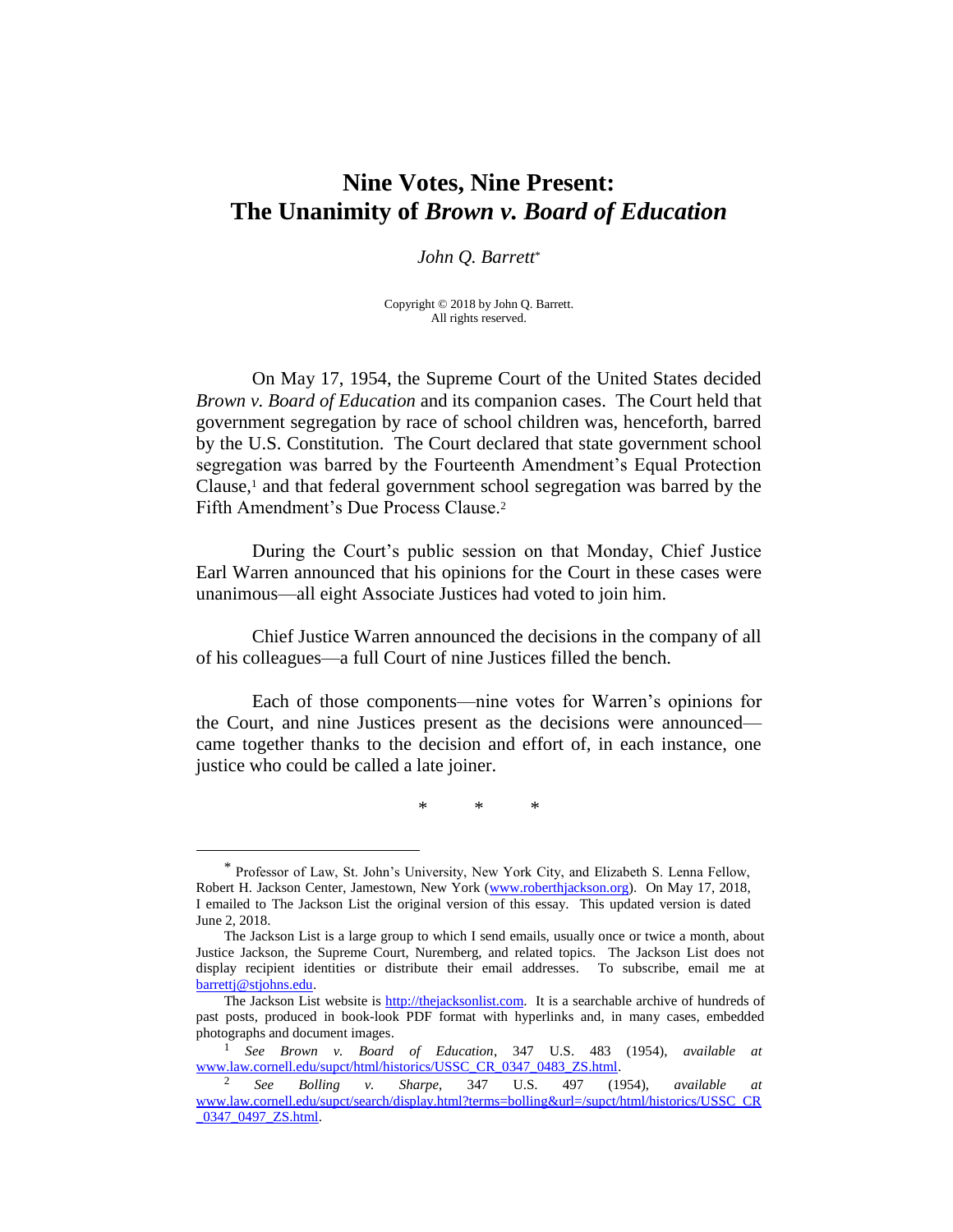#### ———————————————————————————————————— *NINE VOTES, NINE PRESENT: THE UNANIMITY OF* BROWN ————————————————————————————————————

Justice Stanley Reed was the justice who made the Court's decisions unanimous. In 1952, after the Segregation Cases were first argued at the Court, Reed had voted in the Justices' conference to adhere to the segregation-permitting "separate but equal" doctrine of *Plessy v. Ferguson* (1896). He stuck to those views in 1953 and perhaps into 1954. He drafted what could have become an opinion dissenting from a Court decision declaring school segregation to be unconstitutional.

But Justice Reed decided by Spring 1954 not to use that draft, and instead to vote as he did.

Reed's final "deciding"—in the sense of deciding to sign on to actual opinions declaring that school segregation was unconstitutional began on Friday, May 7, 1954. On that day, Chief Justice Warren circulated typed memoranda, which really were draft opinions, for his colleagues to review.

The next day, Warren met with Reed, and also with other Justices. Reed, having read the drafts, no longer was saying that he intended to vote to uphold the constitutionality of school segregation.

Over the next days, Warren continued to converse with his colleagues about the cases. By Wednesday, May 12, the Chief Justice began to tell Associate Justices that the Court would be unanimous.

\* \* \*

Justice Robert H. Jackson was the justice whose presence made the Court physically complete when Chief Justice Warren announced on Monday, May 17, the unconstitutionality of school segregation.

In late March 1954, Justice Jackson suffered a major heart attack and almost died. Thereafter, he convalesced at Doctors Hospital in downtown Washington, ultimately for 49 days, and thus he was absent from the Court.

On Saturday, May 8, Warren visited Jackson twice at the hospital, in the morning to deliver the memoranda/draft opinions, and in the afternoon to discuss them. In the second meeting, Jackson voiced his enthusiasm for the drafts and suggested some edits and inserts—a couple of which the Chief Justice accepted.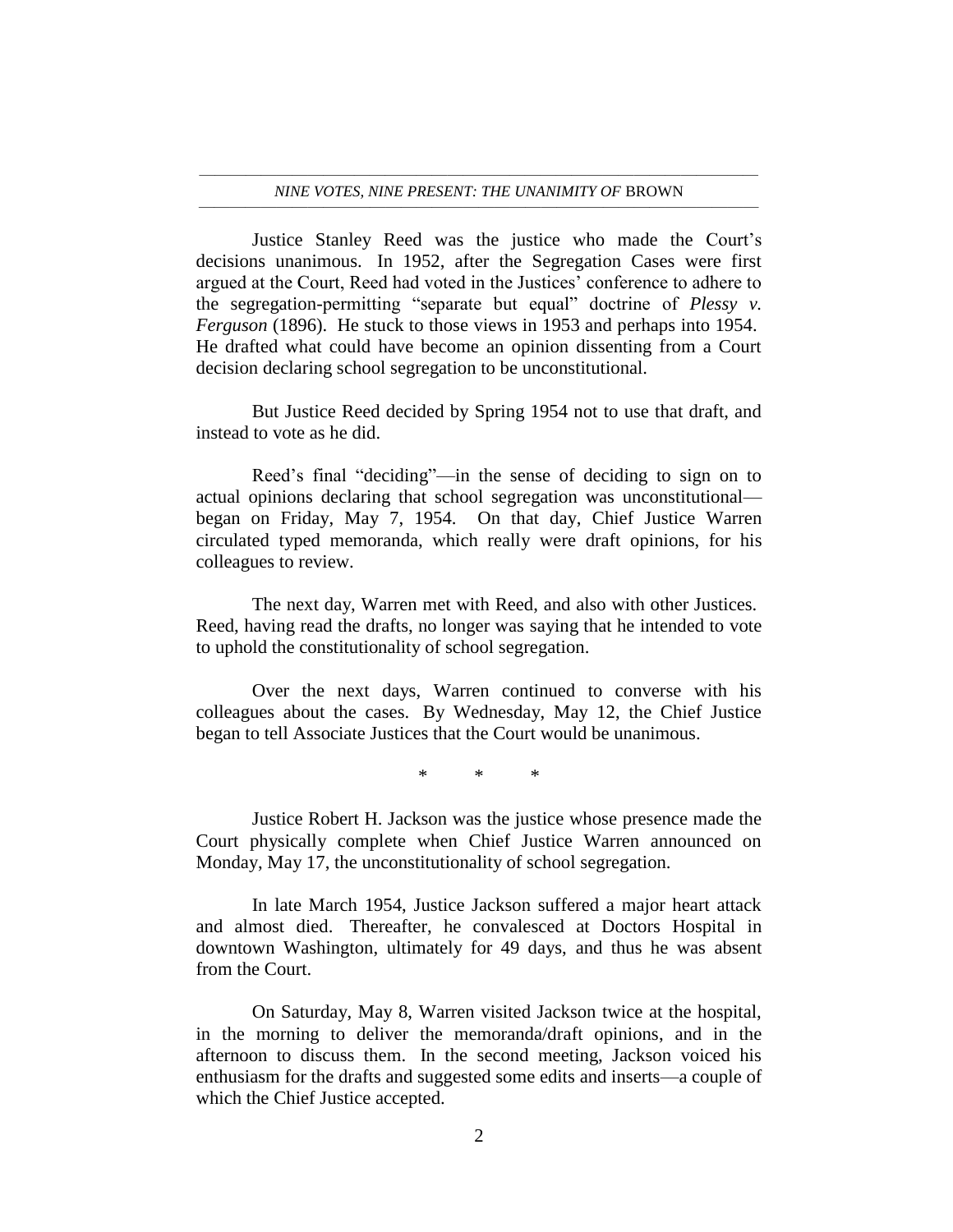On Monday, May 10, Justice Felix Frankfurter visited Justice Jackson at the hospital. Frankfurter found that Jackson was expecting to be released from the hospital in a week or less.

On Tuesday, May 11, Jackson, accompanied by a nurse, made his first foray out of the hospital—they went to lunch at a nearby French restaurant. (1954 cardiology!)

Two days later, on Thursday, May 13, Justice Jackson wrote a short letter to his colleague Justice Harold Burton:

Dear Harold

After our delightful visit [on April 21] it was most thoughtful of you and Selma to send the beautiful plant which still adorns my [hospital] room and is destined to be transplanted in the garden [at my home].

I think I have about served my sentence here and am promised release, without benefit of habeas corpus, Sunday [May 16]. A few days later I can come to the Court for short days. I expect to be able to attend a conference or two and a decision day or two before adjournment [for the Court's summer recess].

With thanks and good wishes

Bob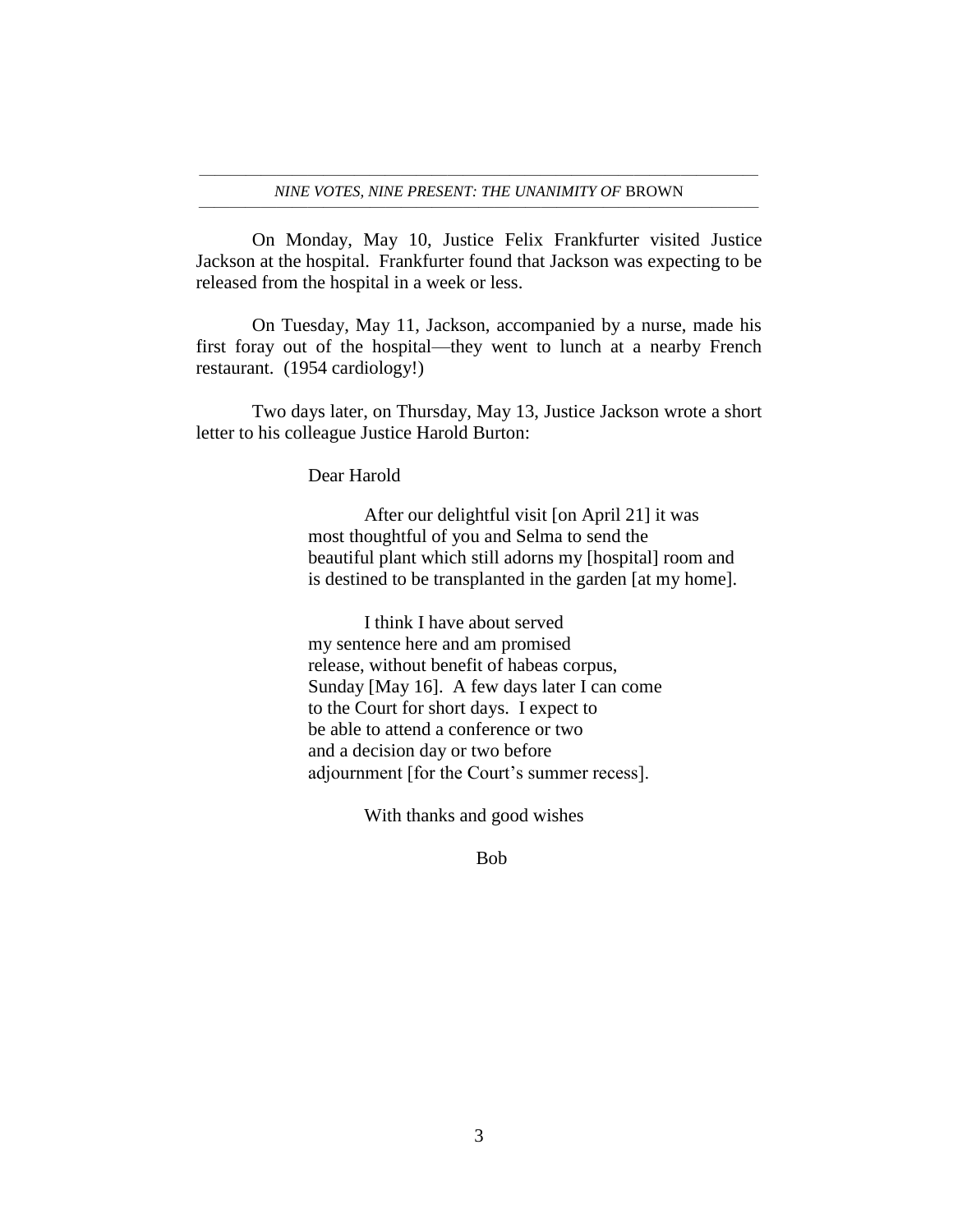Here is an image of that letter as Jackson penned it on hospital stationery:<sup>3</sup>

 $4 - 26$ **DOCTORS HOSPITAL WASHINGTON 6. D. C.** Dear Harold After our alligatful visit il was mot thoughtful of you and Selver to send the brantique plant which still adorms my norm and is destined to be transflanted in the quider. I Thenk I have about served my sentence here and am provinced release, without benefit of hatra corpes, Semaay. A few days later I can come to the court for short days. I expect to TE able to attend a conference or two and a decision day or two before adjournment. With thanks and good wishes Box

 $\overline{a}$ 

<sup>3</sup> *See* Letter from Robert H. Jackson to Harold H. Burton, undated (est. May 13, 1954) (original), *in* The Papers of Harold H. Burton, Library of Congress, Manuscript Division, Washington, D.C., Box 399, Folder 9. The letter itself is undated; the "4-25" on its top right corner is not a date but a document number, added by someone who put sequential numbers (4-24, 4-25, 4- 26, et seq.) on items in Justice Burton's scrapbook. Because Burton noted in his diary that he received this letter from Jackson on Friday, May 14, 1954, I conclude that Jackson likely wrote it at the hospital and then sent it to Burton at the Court on the previous day.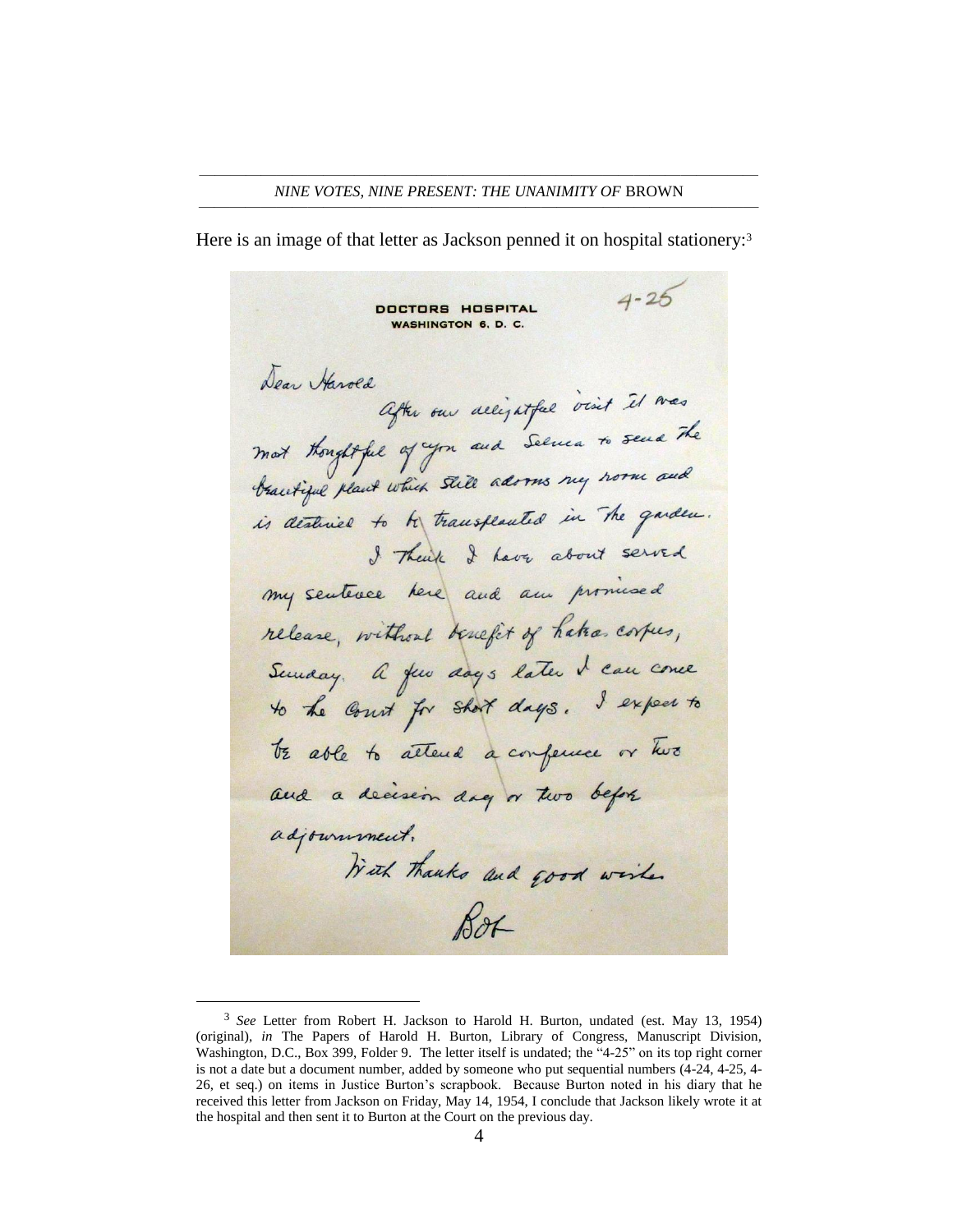#### ———————————————————————————————————— *NINE VOTES, NINE PRESENT: THE UNANIMITY OF* BROWN ————————————————————————————————————

In this letter, Jackson was referring back to Burton's visit to Jackson in the hospital on Wednesday, April 21. Now, three weeks and one day later, Jackson was reporting that he expected to be released from the hospital on Sunday, May 16, and to begin coming to the Supreme Court a few days after that for short conference and decision announcement days. Jackson was indicating, implicitly, that he was unaware that there would be a special reason for him to try to be present in Court on Monday, May 17.

On the afternoon of Thursday, May 13, probably within hours of Justice Jackson writing and sending the above letter to Justice Burton, Chief Justice Warren again visited Jackson at the hospital. Warren showed Jackson the now-printed Warren opinions for the Court in the Segregation Cases. This demonstrated that the decisions were ready to be announced on the Court's next decision day: Monday, May 17.

It seems that Jackson told Warren during this May 13 hospital visit that Jackson could and would be present on the bench for those decision announcements. It mattered to Jackson, and also to the Chief Justice, that the full Court be physically, visibly present in its moment of unanimous decision.

On Friday, May 14, Chief Justice Warren's proposed opinions were tweaked, reprinted, and recirculated to each justice.

On Saturday morning, May 15, Justice Frankfurter wrote by hand to Chief Justice Warren and had the note delivered to his Court chambers. Frankfurter, indicating his understanding that Jackson was well enough to join the Court on the bench, urged the Chief to announce the school segregation decisions on Monday, May 17:

Dear Chief:

May 15

An opinion in a touchy and explosive litigation, once it has been agreed to by the Court, is like a soufflé it should be served at once after it has reached completion. And so I venture to urge that no room be left for contingencies—one